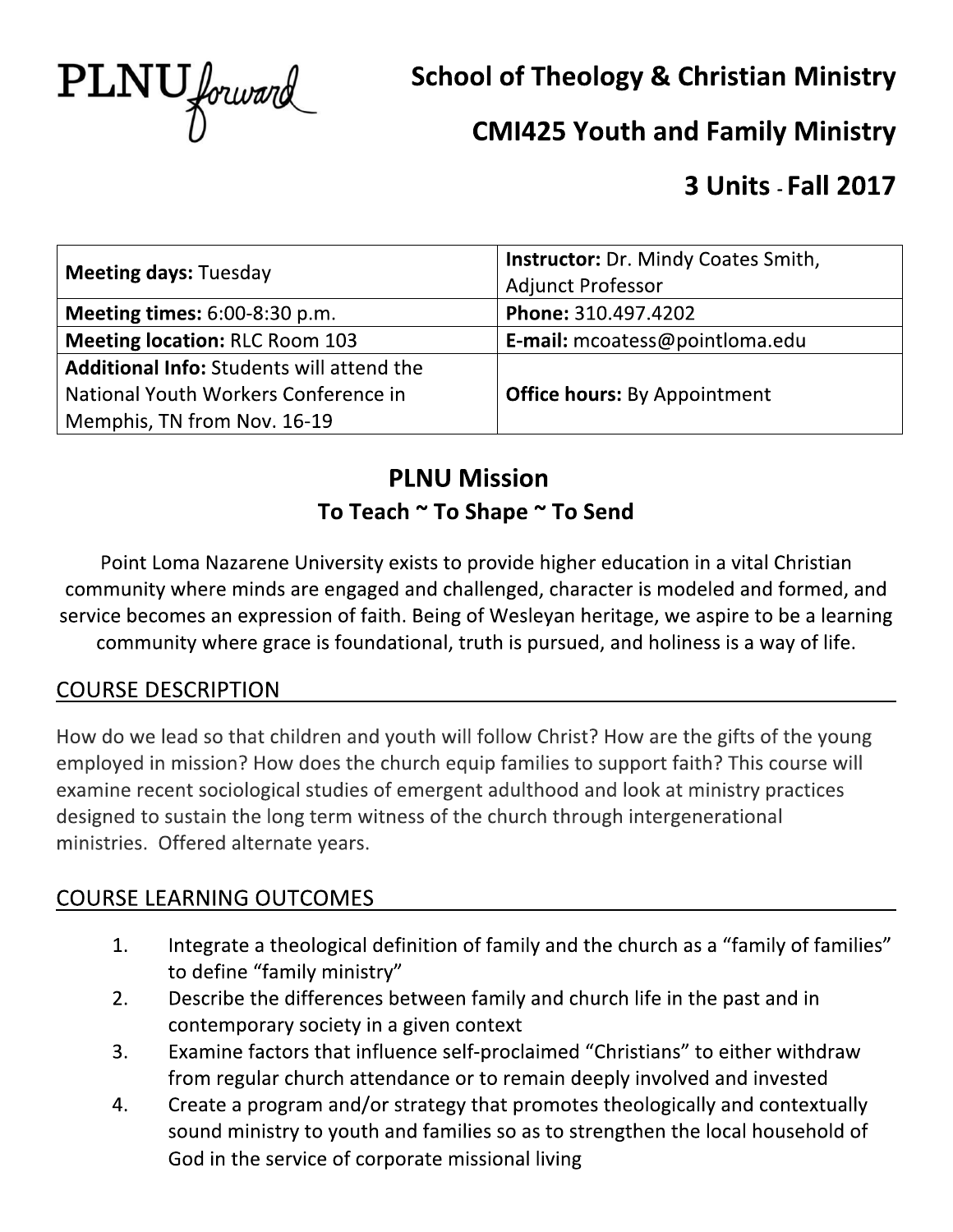## **COURSE CALENDAR**

| <b>DATE</b>    | <b>CLASS CONTENT</b>               | <b>READING</b>           | <b>ASSIGNMENT</b>          |
|----------------|------------------------------------|--------------------------|----------------------------|
| Sept. 5        | Course Introduction;               | <b>The Hurried Child</b> |                            |
|                | The State of the Contemporary      | chapters 1-5             |                            |
|                | Family                             | $(pp. 3-115)$            |                            |
| Sept. 12       | The State of the Contemporary      | <b>The Hurried Child</b> |                            |
|                | Church                             | chapters 6-10            |                            |
|                |                                    | (pp. 119-221)            |                            |
| Sept. 19       | <b>Relational Connectedness</b>    | Disunity in Christ       | <b>Reading Reflection:</b> |
|                |                                    | chapters 1-5             | <b>The Hurried Child</b>   |
|                |                                    | $(pp. 11-101)$           |                            |
| Sept. 26       | Theology of Youth & Family         | Disunity in Christ       |                            |
|                | Ministry, Part 1                   | chapters 6-10            |                            |
|                |                                    | $(pp. 102-191)$          |                            |
| Oct. 3         | Theology of Youth & Family         | <b>Many Colors</b>       | <b>Reading Reflection:</b> |
|                | Ministry, Part 2                   | chapters 1-6             | <b>Disunity in Christ</b>  |
|                |                                    | (pp. 19-126)             |                            |
| Oct. 10        | Diversity & Racism                 | <b>Many Colors</b>       |                            |
|                |                                    | chapters 7-10            |                            |
|                |                                    | (pp. 129-193)            |                            |
| Oct. 17        | Praxis of Youth & Family Ministry, | <b>Family Ministry</b>   | <b>Reading Reflection:</b> |
|                | Part 1                             | chapters 1-3             | <b>Many Colors</b>         |
|                |                                    | (pp. 23-88)              |                            |
| Oct. 24        | Praxis of Youth & Family Ministry, | <b>Family Ministry</b>   |                            |
|                | Part 2                             | chapters $5 & 7$ (pp.    |                            |
|                |                                    | 113-144; 184-239)        |                            |
| Oct. 31        | <b>NO CLASS</b>                    | <b>Family Ministry</b>   |                            |
|                |                                    | chapters 8-9             |                            |
|                |                                    | (pp. 240-334)            |                            |
| Nov. 7         | The Use of Power                   |                          | <b>Reading Reflection:</b> |
|                |                                    |                          | <b>Family Ministry</b>     |
| <b>Nov. 14</b> | Content Exam; Prep for NYWC        |                          | <b>Content Exam</b>        |
| Nov. 16-19     | <b>National Youth Workers</b>      |                          |                            |
|                | Convention                         |                          |                            |
| <b>Nov. 21</b> | <b>NO CLASS</b>                    |                          |                            |
| <b>Nov. 28</b> | <b>NYWC Presentations</b>          |                          | <b>NYWC Presentation</b>   |
| Dec. 5         | Challenges and Opportunities in    |                          |                            |
|                | Youth & Family Ministry            |                          |                            |
| Dec. 12        | <b>NO FINAL EXAM</b>               |                          |                            |
| Dec. 15        | <b>Final Project Due</b>           |                          | <b>Final Project Due</b>   |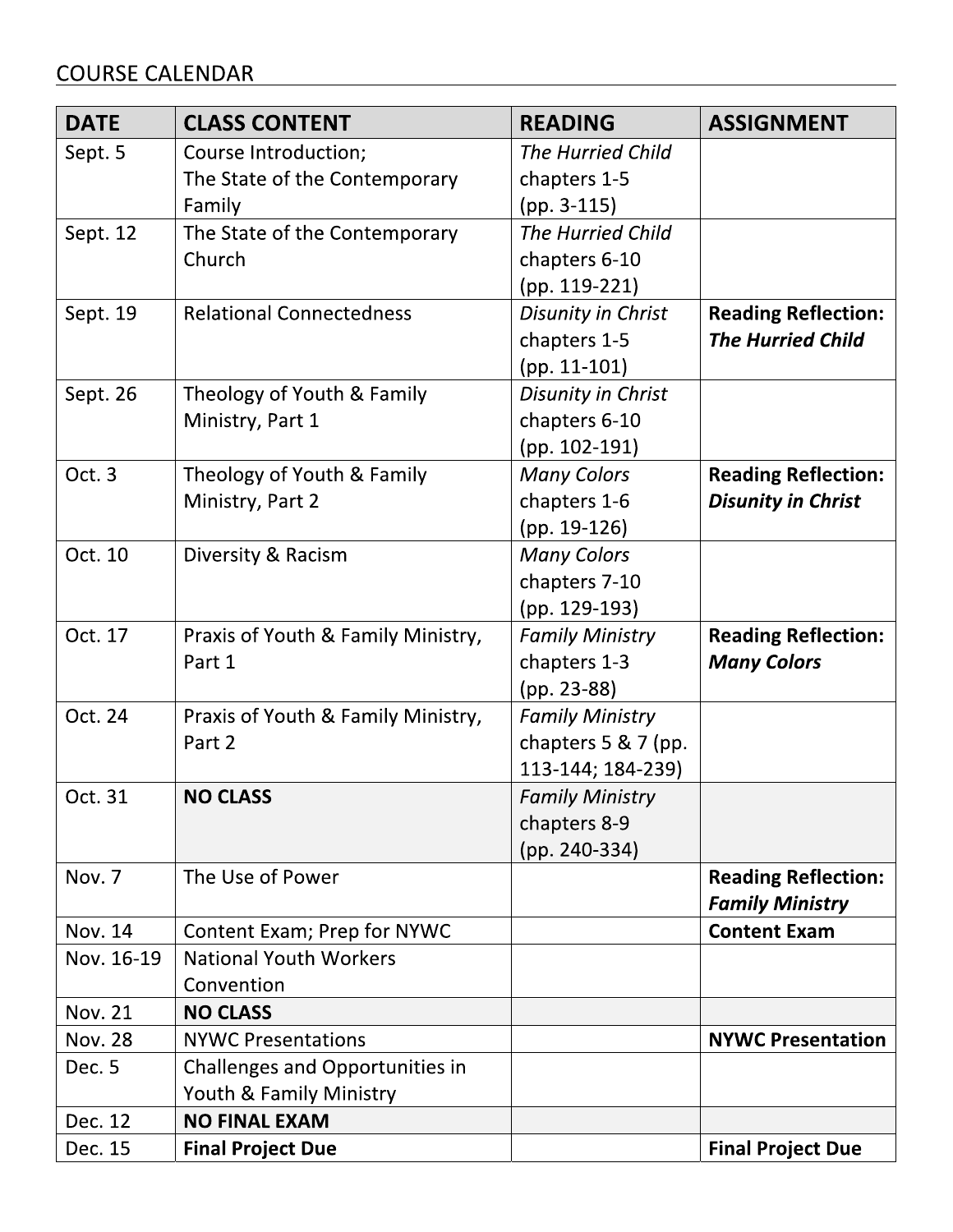## **REQUIRED TEXTS**

- 1. Cleveland, Christena. Disunity in Christ: Uncovering the Hidden Forces that Keep us Apart. IVP, 2013.
- 2. Elkind, David. The Hurried Child. Twenty-fifth Anniversary Edition. Da Capo Press, 2007.
- 3. Garland, Diana. Family Ministry: A Comprehensive Guide. 2nd ed. InterVarsity Press, 2012. ISBN: 978-0830839711, Pub. Price \$50.00 [256 of 656 pp. required].
- 4. Rah, Soong-Chan. Many Colors: Cultural Intelligence for a Changing Church. Moody, 2010.

### **RECOMMENDED READING**

Clark, Chap, ed. Adoptive Youth Ministry: Integrating Emerging Generations into the Family of Faith. Baker Academic, 2016.

Evans, Rachel Held. Searching for Sunday: Loving, Leaving, and Finding the Church. Thomas Nelson, 2015.

Marquardt, E. Between Two Worlds: The Inner Lives of Children of Divorce. Crown Publishers, 2005.

Siegel, Daniel J. Brainstorm: The Power and Purpose of the Teenage Brain. Penguin Random House, 2015.

### **ASSESSMENT AND GRADING**

1. Attendance/Participation (20 points / 20% of grade).

It is expected that you will attend class weekly and attend workshops and seminars at NYWC. Since the class meets weekly it is imperative that you attend. More than 2 absences will result in a 50% grade reduction, and 3 or more will result in de-enrollment or failing the course. Medical absences must be excused by a medical professional.

One point given for each class (12 classes total) and 1 point given for every workshop or seminar attended at NYWC (8 expected; more than 8 will receive an extra credit point for each attended).

2. Reading Reflection Papers (5 points each / 20% of grade)

Each of the four required books will have a reading reflection paper (refer to the Course Calendar for due dates). Please reflect on one or more of the following in 2-3 pages (about 500-750 words):

• A personal response or experience you have had as it relates to the main themes in the book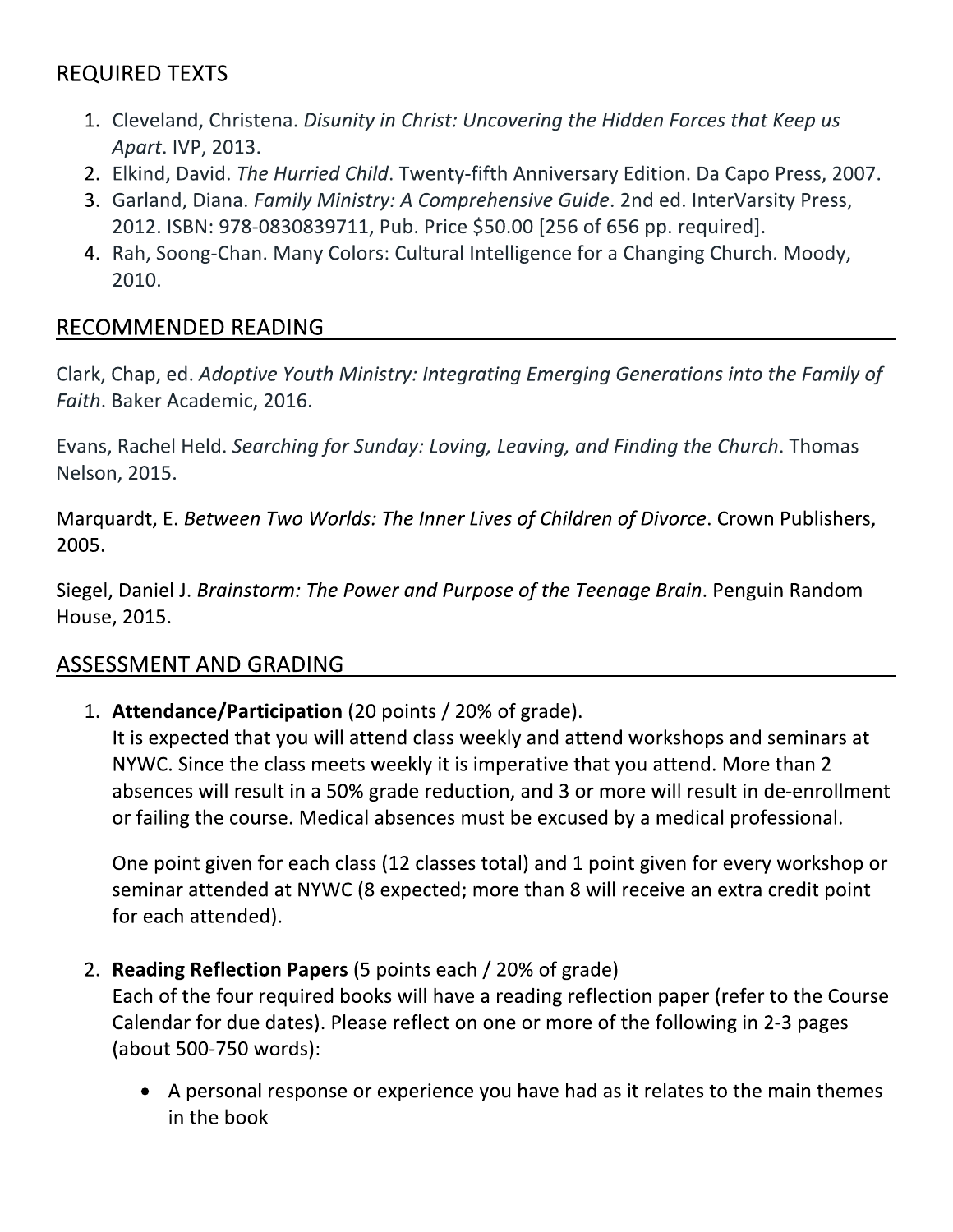- A summary of the main points of the book in which you interact with the material, giving your thoughts on what you agree with, found interesting or what you disagree with and why
- The theological implications for youth and family ministry in the church given the main points the author communicated

**Grading Rubric:** 

- Astute and robust reflections that demonstrate the student has read, understood and appropriately interacted with the material will receive 5 points.
- Reflections that demonstrate the student has read and understood the material will receive 3-4 points, depending on the appropriate amount of interaction displayed.
- Reflections that demonstrate the student has not read or understood the material will receive 1-2 points.
- Late submissions will lose 1 point per day that the submission is late.

### 3. Content Exam (20% of grade)

Content Exam on class activities and readings will take place on November 14, 2017. This will be a closed book, timed exam. A study guide will be provided.

### 4. NYWC Presentation (10 points / 10% of grade)

Each student will prepare a 15-20 minute presentation to take place in class on November 28, 2017. The presentation will consist of an overview of the student's experience at NYWC, including noteworthy workshops, as well as an assessment of how the conference philosophy corresponded with the theological concepts covered in the course.

### 5. Final Project (30 points / 30% of grade)

Design a "youth and family ministry" program and/or strategy based on the philosophy and theology of ministry presented in the class activities and required readings.

#### Grading rubric and structure for final project: **Section 1: Theology of Youth and Family Ministry (15 points)**

This is essentially the philosophy that will guide your planning, strategy and thinking no matter what your context. Make sure you include the breadth of the course content, including:

- Something from each book read (and cite accordingly the book and page number[s] accessed for the concepts you're citing - example, Garland, Family Ministry, 35-47).
- Scripture that grounds and boundaries your understanding of the call of youth and family ministry as defined in class.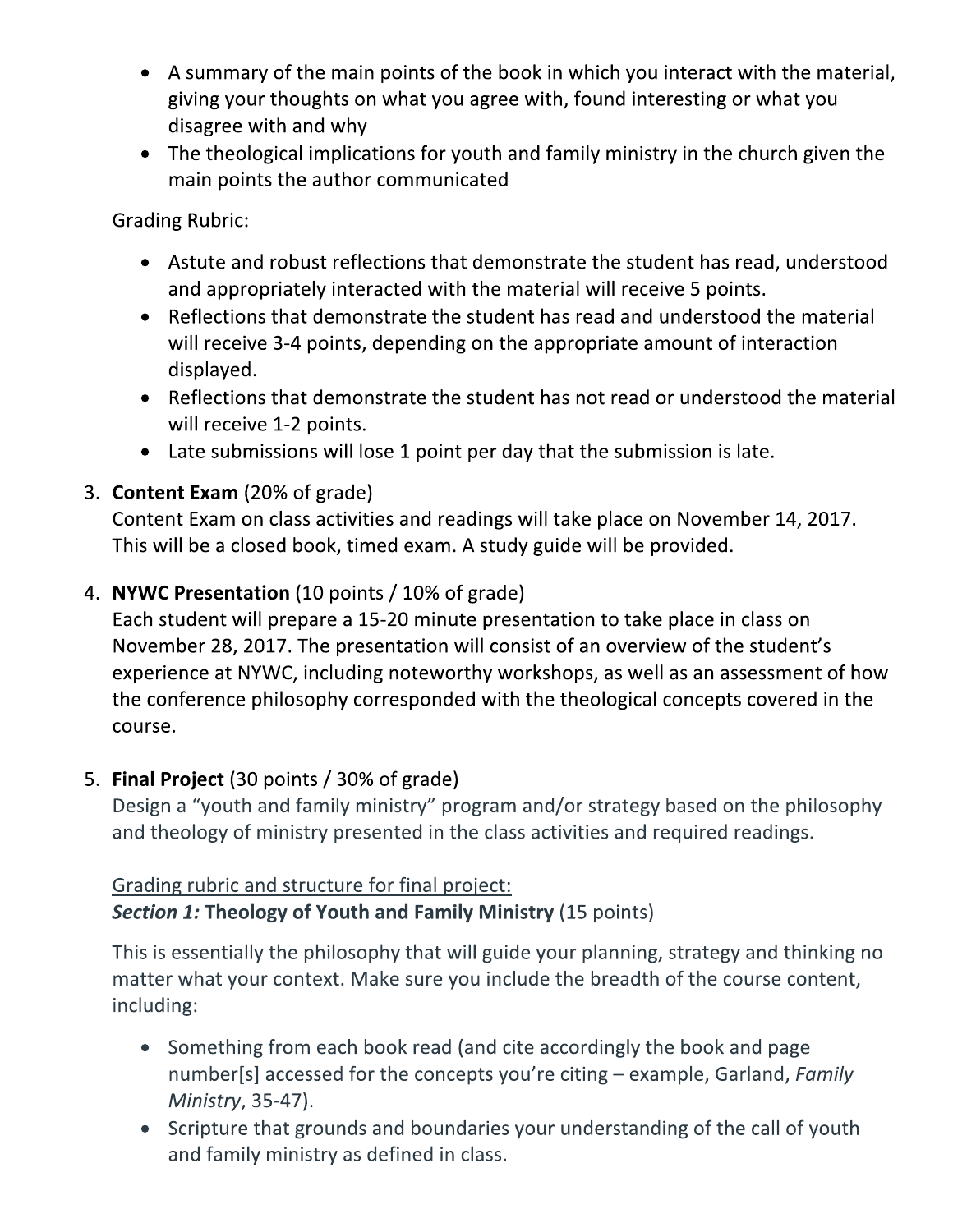## **Section 2: Description of Context (5 points)**

Choose a church setting, or create a fictitious one, and describe pertinent details of the context, including:

- Demographics of town/city and demographics of church (ages, socioeconomics, racial, etc)
- Values of the church (a mission statement, or values based on observations)
- Staffing and programmatic structures
- Overall culture of the church

### **Section 3: Youth and Family Ministry Strategy (10 points)**

Given your Theology of Youth and Family Ministry (section 1) and the current context (section 2), develop a ministry strategy to implement your theological perspective into a church setting. This might include:

- Description of ministry goals
- Programs and structures that support ministry goals
- Schedule of topics for discipleship
- Church calendar
- A plan for incremental change
- Leadership recruitment and training
- Anything else that helps develop your ministry goals

### Requirements:

- $\bullet$  10-15 pages
- Inclusion of appropriately cited footnotes and a bibliography
- 1-inch margins, double spaced

## **COURSE EXPECTATIONS**

### **ASSIGNMENTS & GRADING**

There are a variety of assignments due throughout the semester. You are expected to turn in the assignments electronically (Canvas) before the class period that it is due. You will be notified ahead of time if the assignment is due in another format (i.e., in class in hard copy). All assignments will be graded on quality and depth of work, as well as adherence to assignment. Please note the following expectations on written assignments:

- Double-spaced
- 1 inch margins on all sides
- 12-point Times New Roman font
- APA Citations (http://owl.english.purdue.edu/owl/section/2/10/)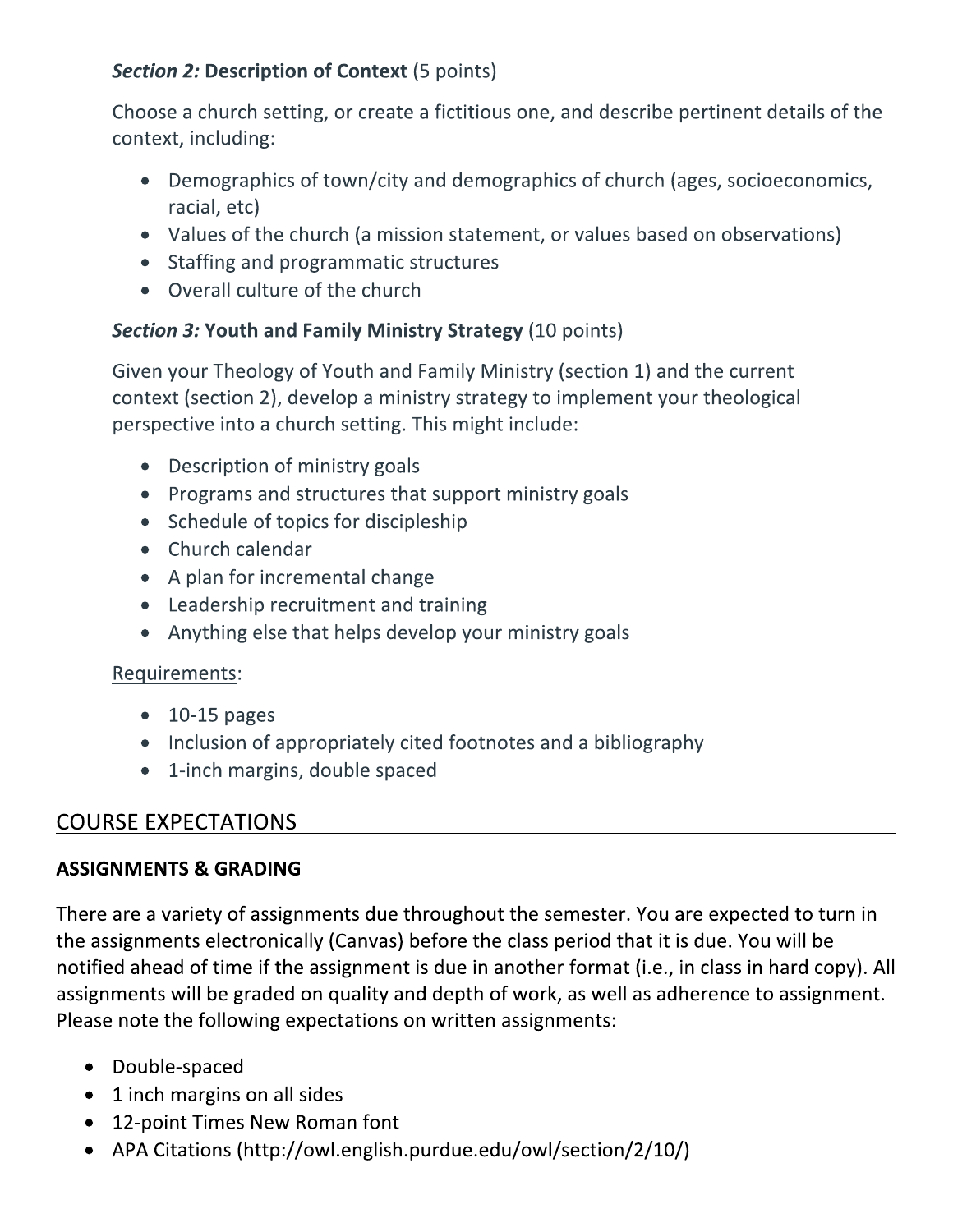Students are encouraged to use the Tutorial Center as a resource. It is recommended that you schedule appointments in advance. Webpage:

http://www.pointloma.edu/experience/offices/student-services/tutorial-services.

**Grading Scale:** 

 $A = 93-100$   $A = 90-92$   $B = 87-89$   $B = 83-86$  $B = 80-82$   $C = 77-79$   $C = 73-76$  $C = 70-72$   $D+ = 67-69$   $D = 63-66$   $D- = 60-62$ 

## **CANVAS**

We will be using Canvas in a variety of ways in this course. This will be the primary way in which you will turn in assignments and receive feedback and grades on your assignments. There are a number of other applications that we may use as a class or you may choose to aid in your learning (such as discussion boards, chat, etc.).

## **RESPECT FOR DIVERSITY**

The diversity of backgrounds, thoughts, beliefs that students bring to this class should be viewed as a resource, strength, and benefit, and should be respected. In order to learn, we must be open to the views of people different from ourselves. In this time we share together, please honor and respect the uniqueness of your fellow classmates and appreciate the opportunity we have to learn from each other.

## **RELIGIOUS OBSERVANCES**

If a deadline or class session creates conflict with your religious observances, please let an instructor know as soon as possible so appropriate accommodations can be made.

## **TREATING EACH OTHER WITH RESPECT AND DIGNITY**

Throughout the semester we will be working very closely together and may be discussing sensitive subjects. It is expected that each member of the class treat the other members with dignity and respect. Individuals' opinions should be respected and valued, even if they are not in line with your own opinions.

## **CHALLENGING YOURSELF AND TAKING RISKS**

You have the ability to control how much you will take out of this course. The more you give to the class and open yourself up, the more you will gain in return and grow as an individual and a leader. Many parts of this course (practical theology, leadership, youth culture) are something that you will be able to take with you into many aspects of your life and society as a whole. Please try to give this course your all, ask good questions, be willing to share and learn from others, and try to apply some of what you are learning to your life outside of the classroom.